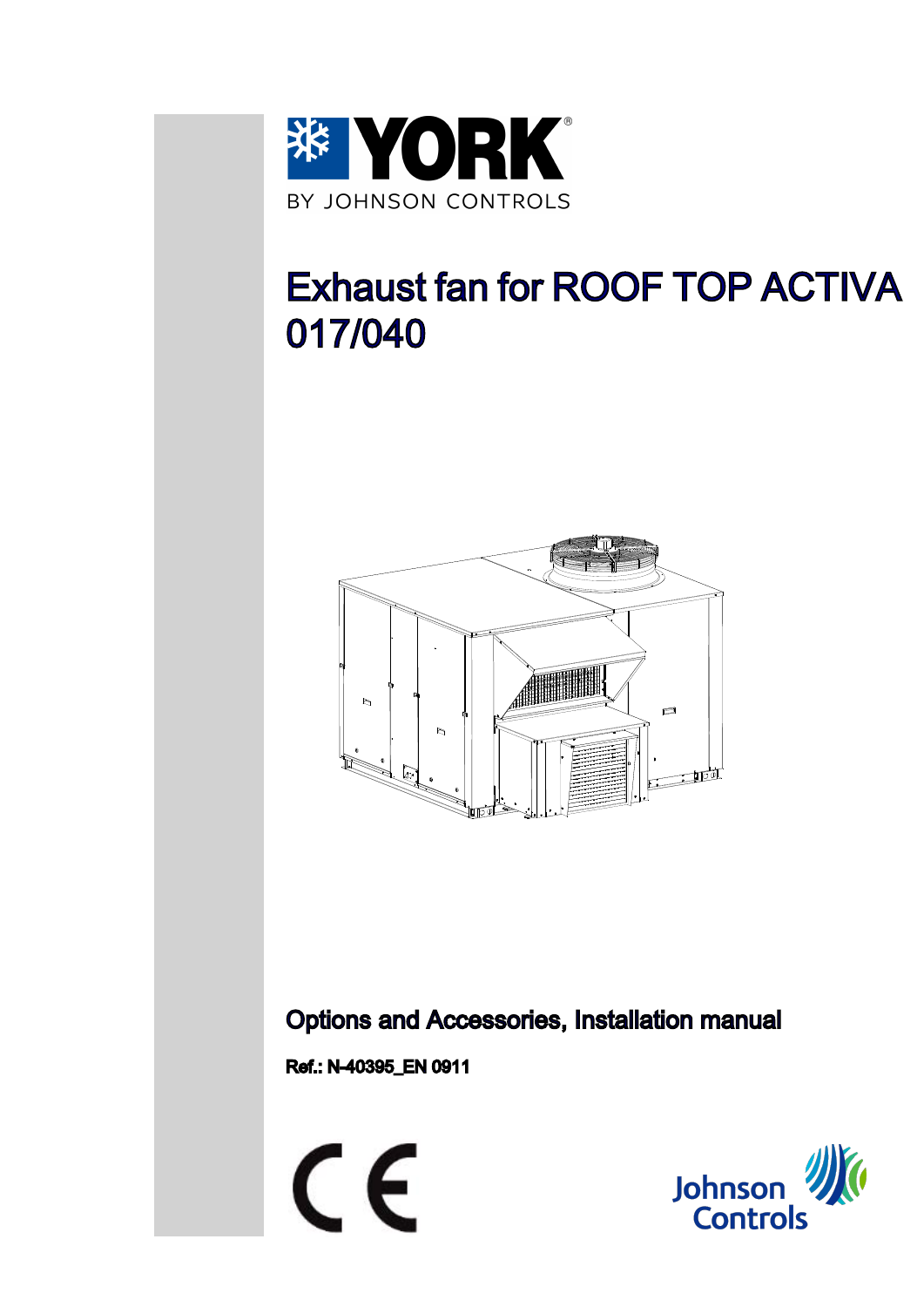

# Index

| $1 \qquad \qquad$ |  |
|-------------------|--|
| 1.1               |  |
| 1.2               |  |
| 1.3               |  |
| 1.3.1             |  |
| 1.3.2             |  |
| 1.4               |  |
| 1.5               |  |
| 1.6               |  |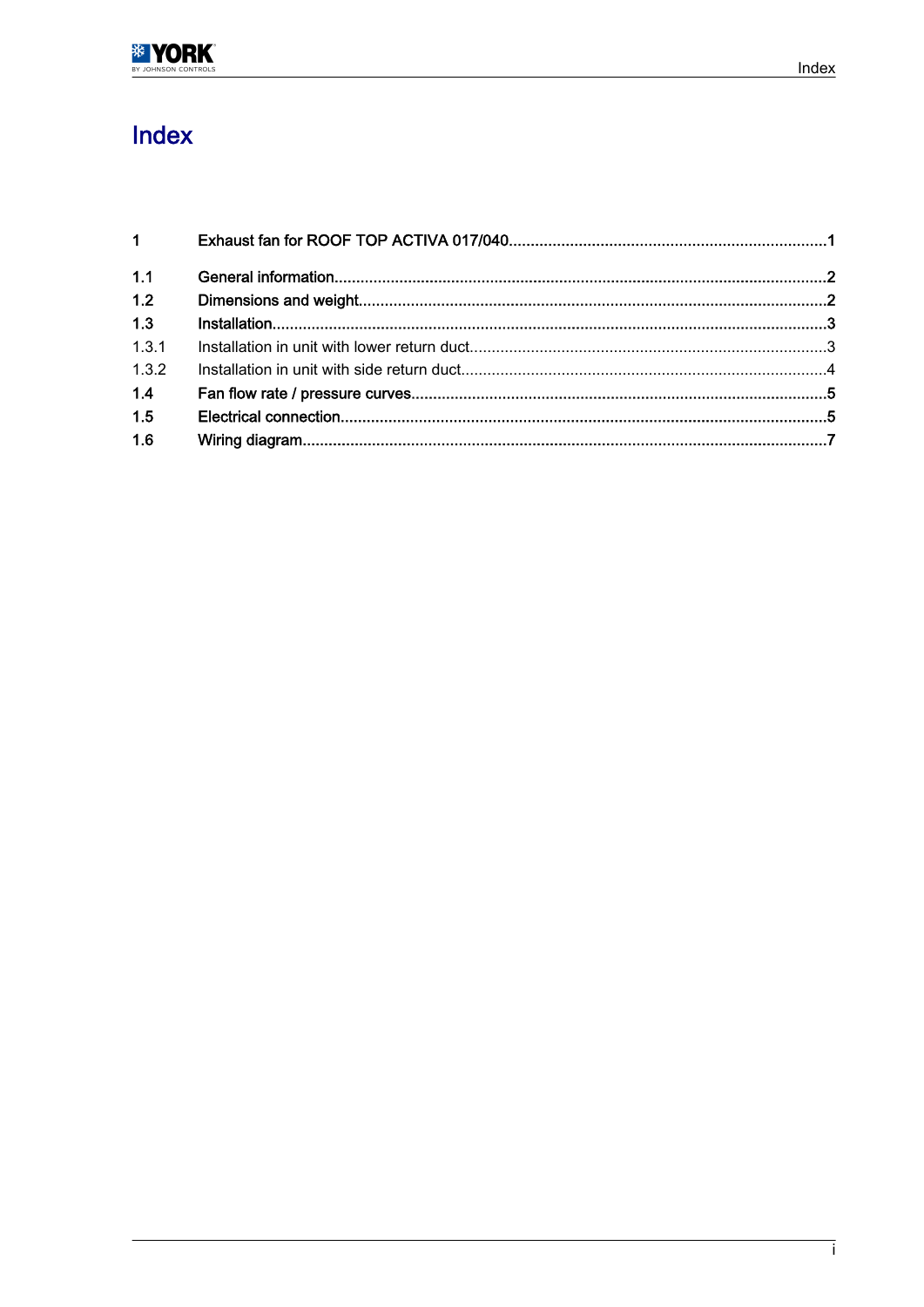1

# <span id="page-2-0"></span>Exhaust fan for ROOF TOP ACTIVA 017/040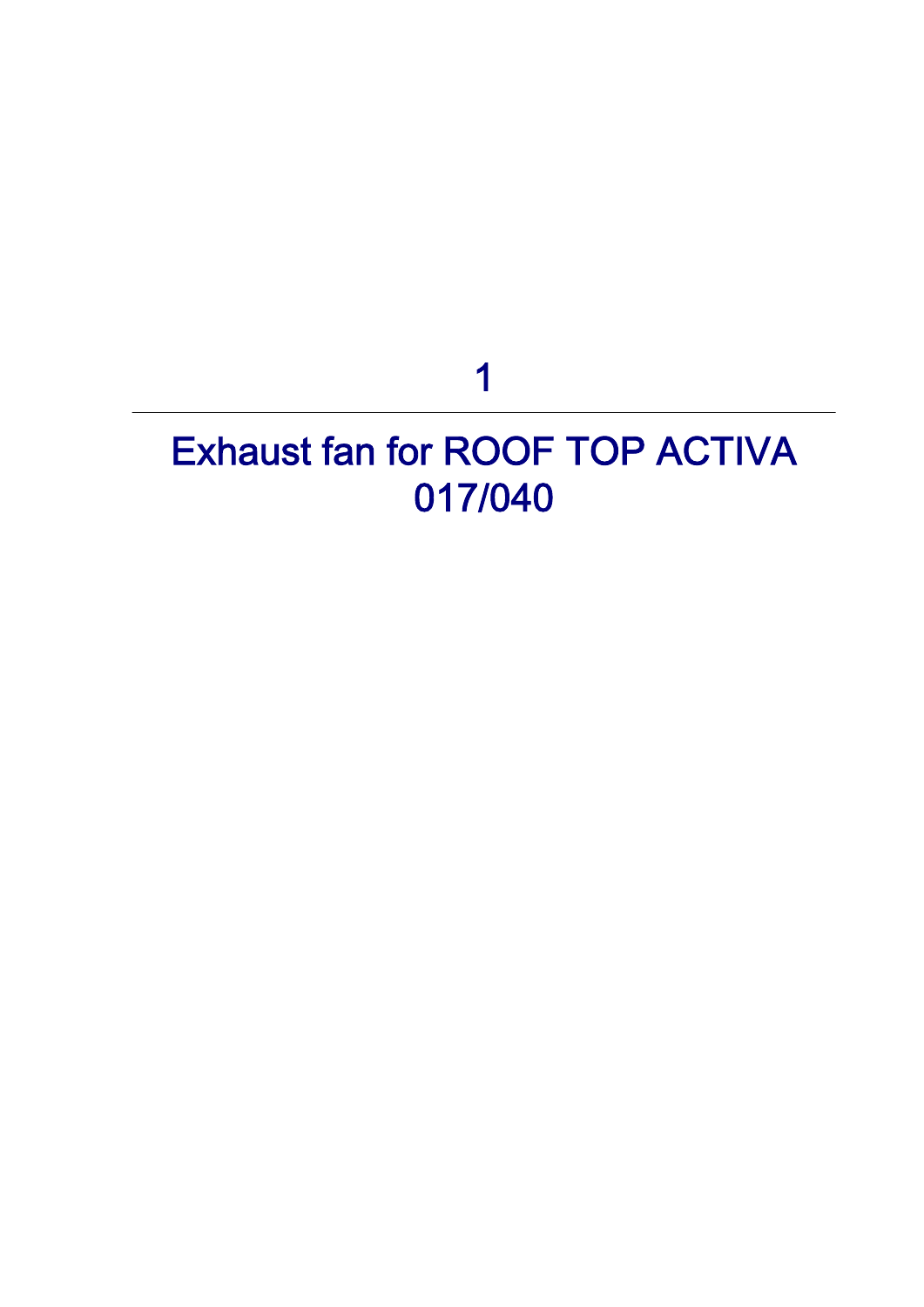

<span id="page-3-0"></span>1.1 General information

# 1.1 General information

The extraction fan is suitable for units using an economiser or motorised damper, in installations where the return air is ducted and planned air exhaust is above 25% of the total supply air flow.

Up to approximately 30% of outdoor air inlet opening, operating as a barometric damper. The fan is enabled at this point and the air is discharged directly outdoors.

If the return duct connection to the unit is at the bottom, the exhaust fan assembly is installed on the side of the unit. See section *[Installation in unit with lower return duct,](#page-4-0) see on page 3*.

If the return duct connection to the unit is on the side, the exhaust fan assembly is installed directly on the front of the return duct, as close to the unit as possible. See section [Installation in unit with side return](#page-5-0) [duct,](#page-5-0) see on page 4

In both cases a bracket must be provided to support the exhaust fan assembly. See the dimensions of the support feet existing on the base of the unit. Dimensions and weight, see on page 2.

The assembly is supplied pre-assembled for on-site installation. A cable is supplied for connection of the fan to the electric box.

## 1.2 Dimensions and weight



| <b>Models</b> |      |     | Weight [kg]    |
|---------------|------|-----|----------------|
| 017/022       | 845  | 544 | 60             |
| 032 / 0440    | 1100 | 590 | 75<br><b>J</b> |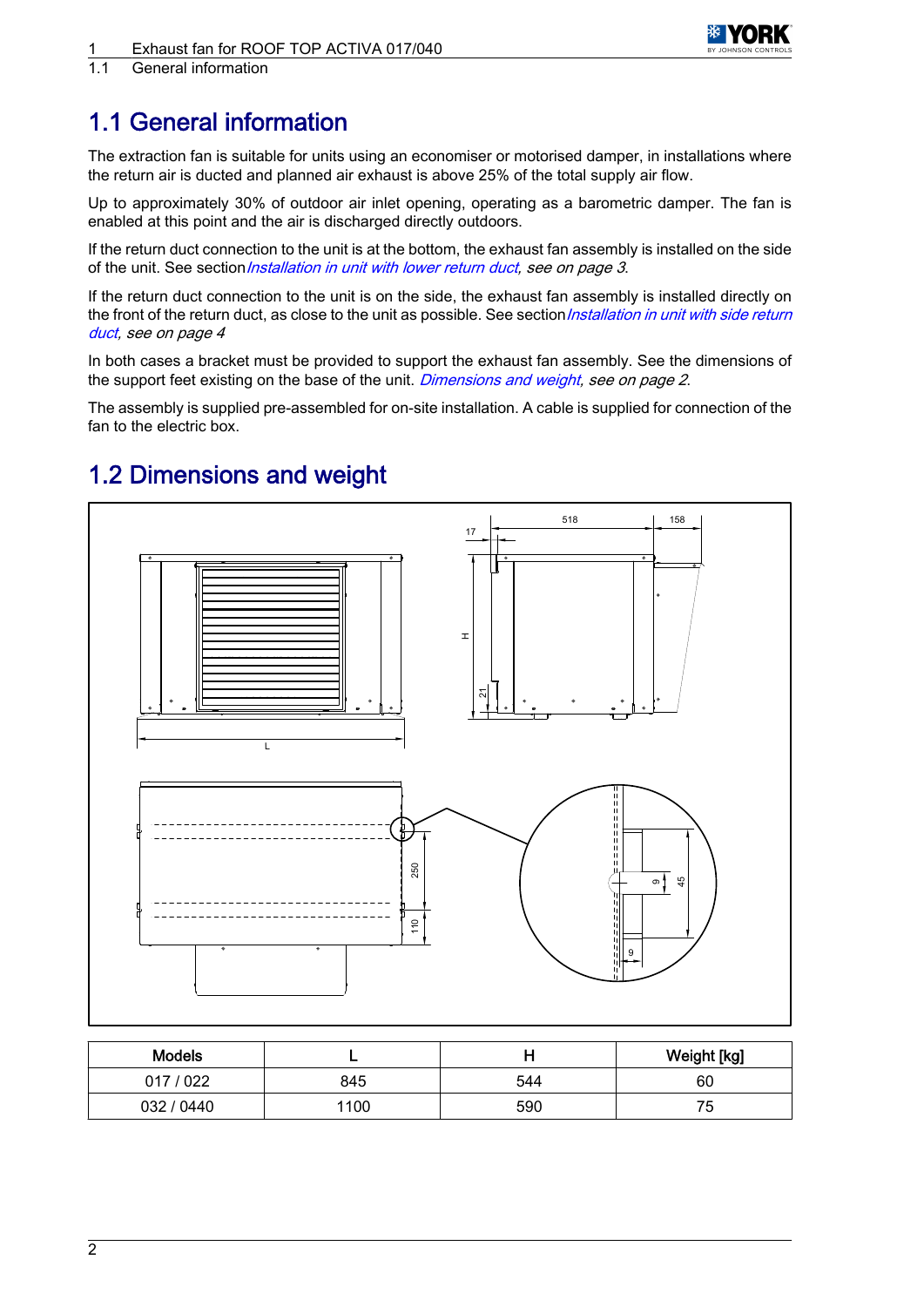<span id="page-4-0"></span>

# 1.3 Installation

## 1.3.1 Installation in unit with lower return duct



- B Exhaust fan 3 M6x20 bolts (x4)
- 
- 
- 
- 1 Outdoor air inlet 1 and 1 Brackets (NOT supplied)

| Model               |      |     | H٢        | பி<br>ПZ  |
|---------------------|------|-----|-----------|-----------|
| / 022<br><b>017</b> | 830  | 655 | 70<br>ں ۔ | 655       |
| 032 / 040           | 1080 | 655 | 35        | フつつ<br>ںے |

1. Remove and dispose of the original side panel on the unit.

# **ATTENTION**

Dispose of the components in the appropriate places or take them to an appropriate collection centre. Respect the regulations in force for this type of waste in the country where the unit is being installed.

- 2. Remove the two fan access panels of the exhaust assembly.
- 3. Place the exhaust fan assembly in the opening on the side of the unit and fix it with the four M6x20 bolts supplied (two on the top flange and two on the bottom flange).



## The holes and fixing nuts in the front flanges of the opening in the unit are hidden under the sealing strip. In this case it is not necessary to add a sealing strip on the fan assembly.

4. Install the two fan access panels, making sure that they are sealed.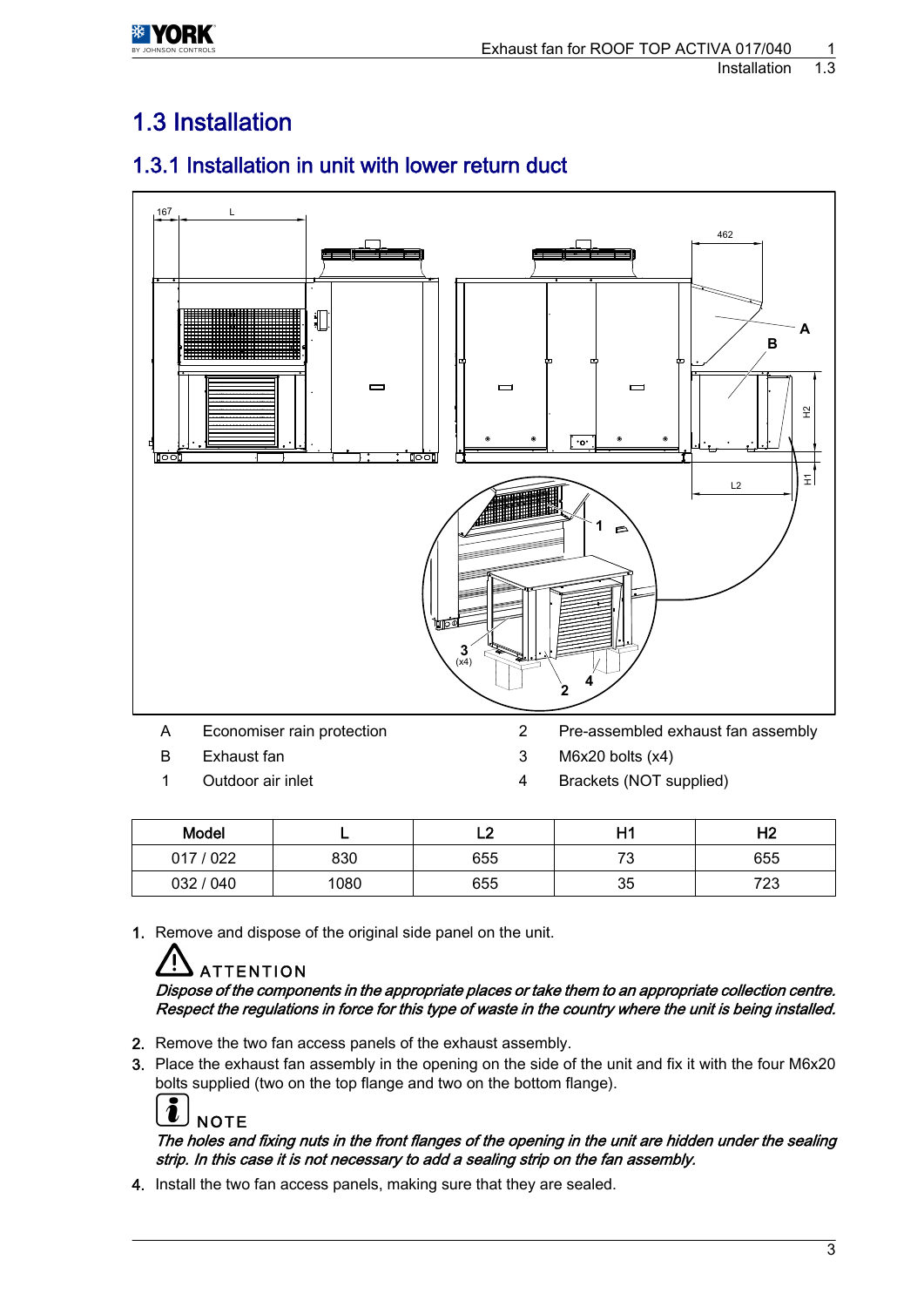

<span id="page-5-0"></span>1.3 Installation



## 1.3.2 Installation in unit with side return duct

- 
- 1 Side return duct 4 Brackets (NOT supplied)
- 2 Sealing strip placement zone (support pe-<br>rimeter)
- 3 M6x20 bolts (x4)

Detail of the cut on the front side of the return duct

| Model     |      |     | ◡   |     |
|-----------|------|-----|-----|-----|
| 017/022   | 764  | 280 | 440 | 320 |
| 032 / 040 | 1014 | 375 | 690 | 415 |

1. Make an opening and holes on the front side of the duct according to detail -X-.

# **ATTENTION**

## There must not be any separation between the different sealing strips to ensure a correct sealing.

- 2. Place the sealing strip along the entire support perimeter of the exhaust fan assembly.
- 3. Remove the two fan access panels of the exhaust assembly.
- 4. Place the assembly on the duct opening and fix it with the four self-threading screws with seal washers.
- 5. Install the two fan access panels, making sure that they are sealed.

### $\mathbf{r}$ **NOTE**

It is advisable to seal the joint between the duct and the fan cabinet with a silicone bead along the entire perimeter to finish ensuring the seal between them.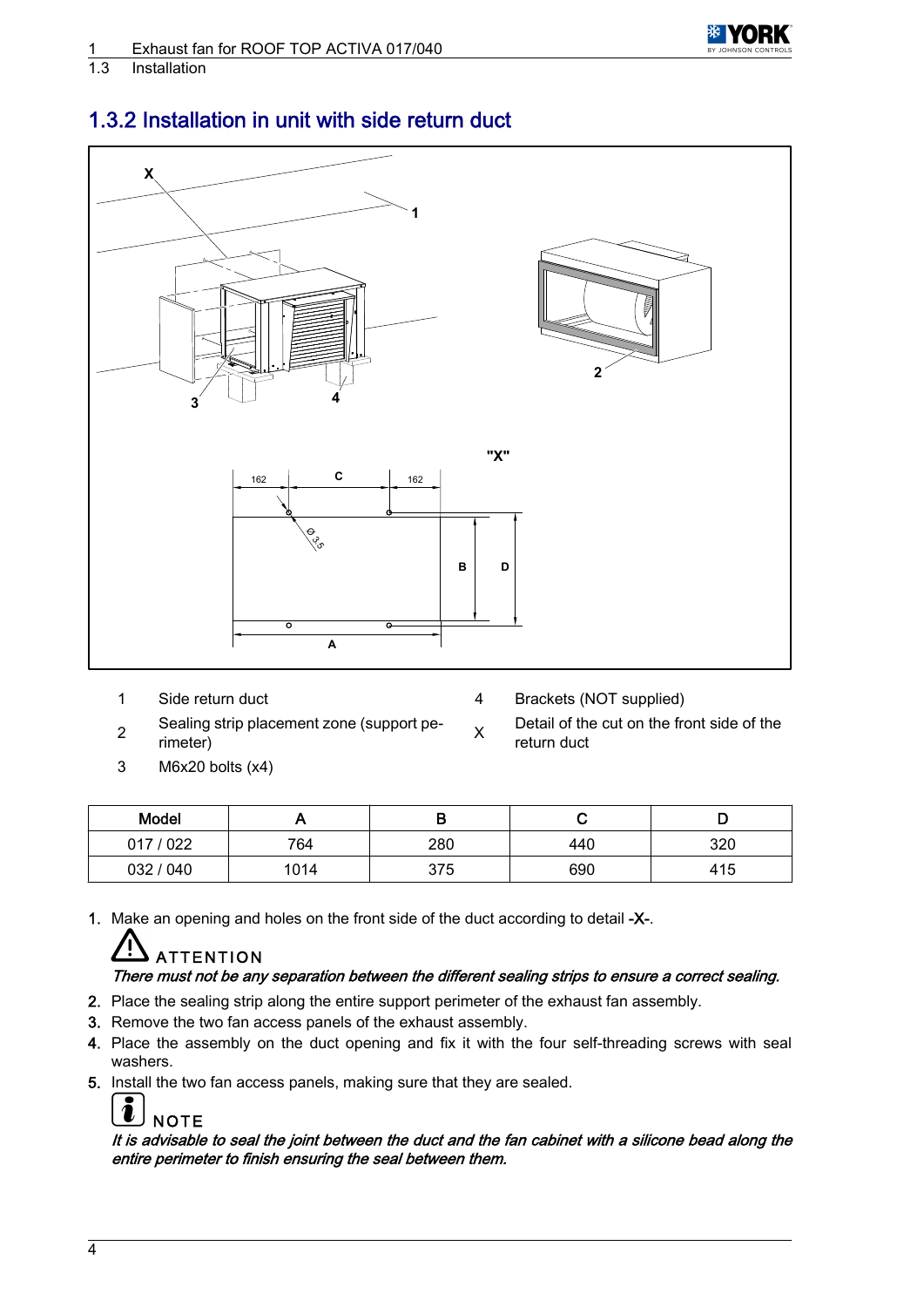<span id="page-6-0"></span>

# 1.4 Fan flow rate / pressure curves

## Models 017 / 022

Motor rated power: 0,45 kW



## Models 032 / 040

Motor rated power: 0,96 kW



## 1.5 Electrical connection

Make the electrical connections according to the diagram.

KM11: Box side.

M11: Motor side.

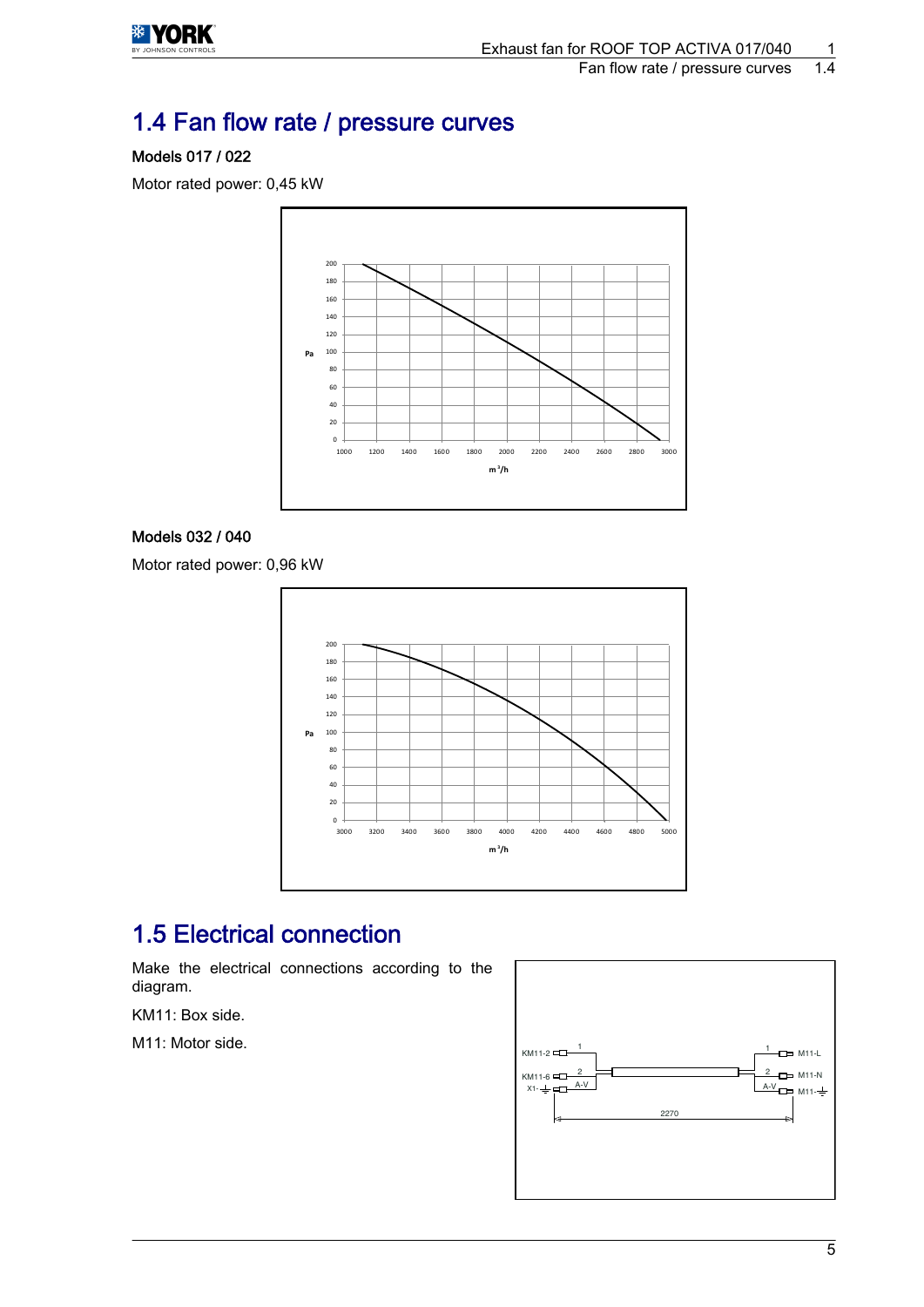

## Single-phase electrical connection

- a Yellow / White
- b Black
- c White / Blue



### Close-up of connections in the electrical box

A: A1 to X2-7

### B: A2 to X2-B

Connect the exhaust fan cables to contactor KM-11, terminals 2 and 6.

Adjust motor trip switch F11:

- Models 017/022: 2,5 A.
- Models 032/040: 5,5 A.



| Cable no. | Colour       | Cross-section | From               | To                 | Cable length |
|-----------|--------------|---------------|--------------------|--------------------|--------------|
| 174       | <b>Blue</b>  | 1,5           | F <sub>11</sub> -6 | KM11-5             | 210          |
| 173       | <b>Black</b> | 1,5           | F <sub>11</sub> -2 | KM11-1             | 210          |
| 172       | <b>Blue</b>  | 1,5           | $F5-5$             | F <sub>11</sub> -5 | 260          |
| 171       | <b>Black</b> | 1,5           | $F5-3$             | $F11-3$            | 260          |
| 170       | <b>Black</b> | 1,5           | F <sub>11</sub> -1 | F11-4              | 1000         |
| 585       | Red          |               | $X2-7$             | <b>KM11-A1</b>     | 1000         |
| 584       | White        |               | <b>KM5-A2</b>      | <b>KM11-A2</b>     | 190          |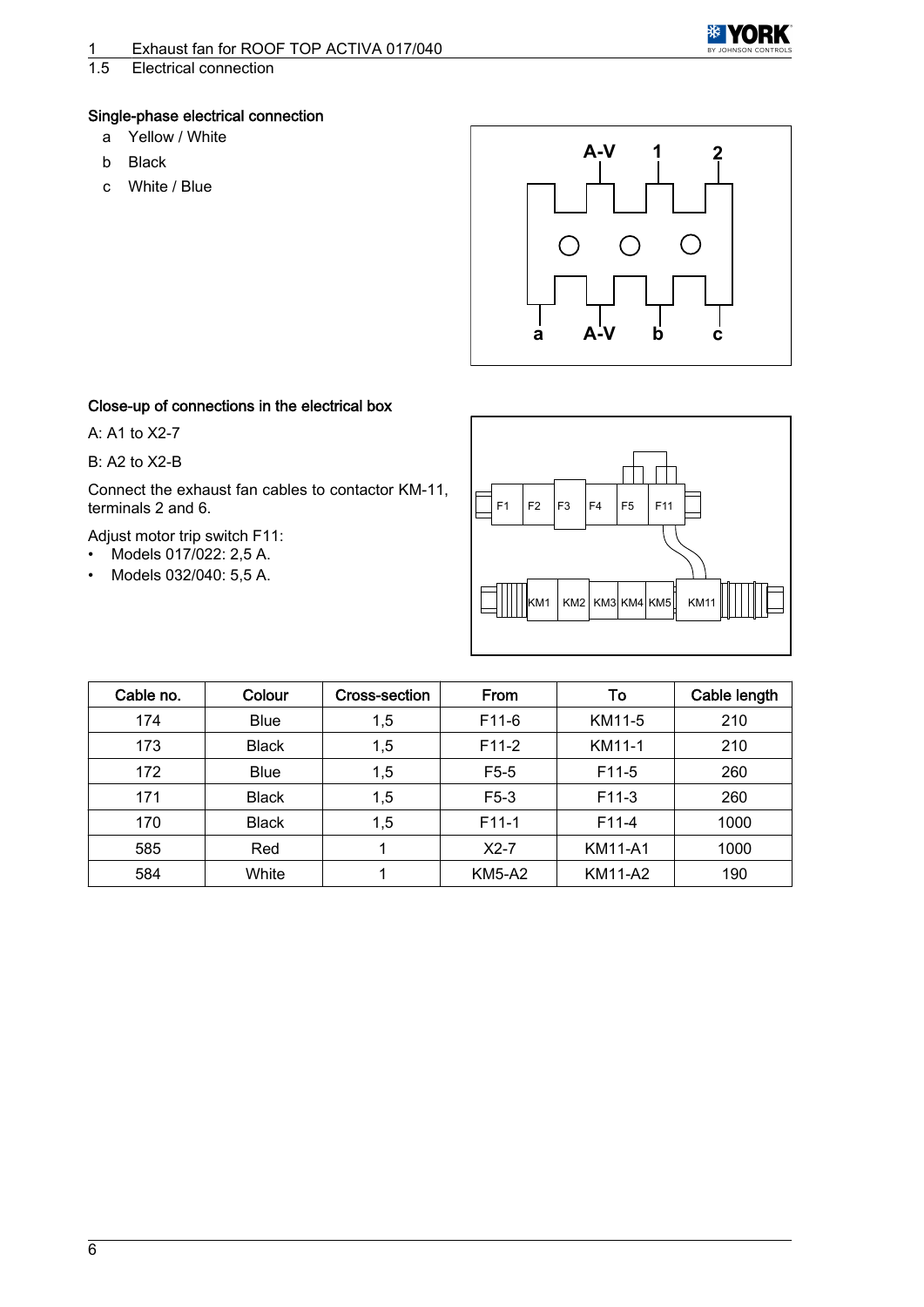<span id="page-8-0"></span>

# 1.6 Wiring diagram